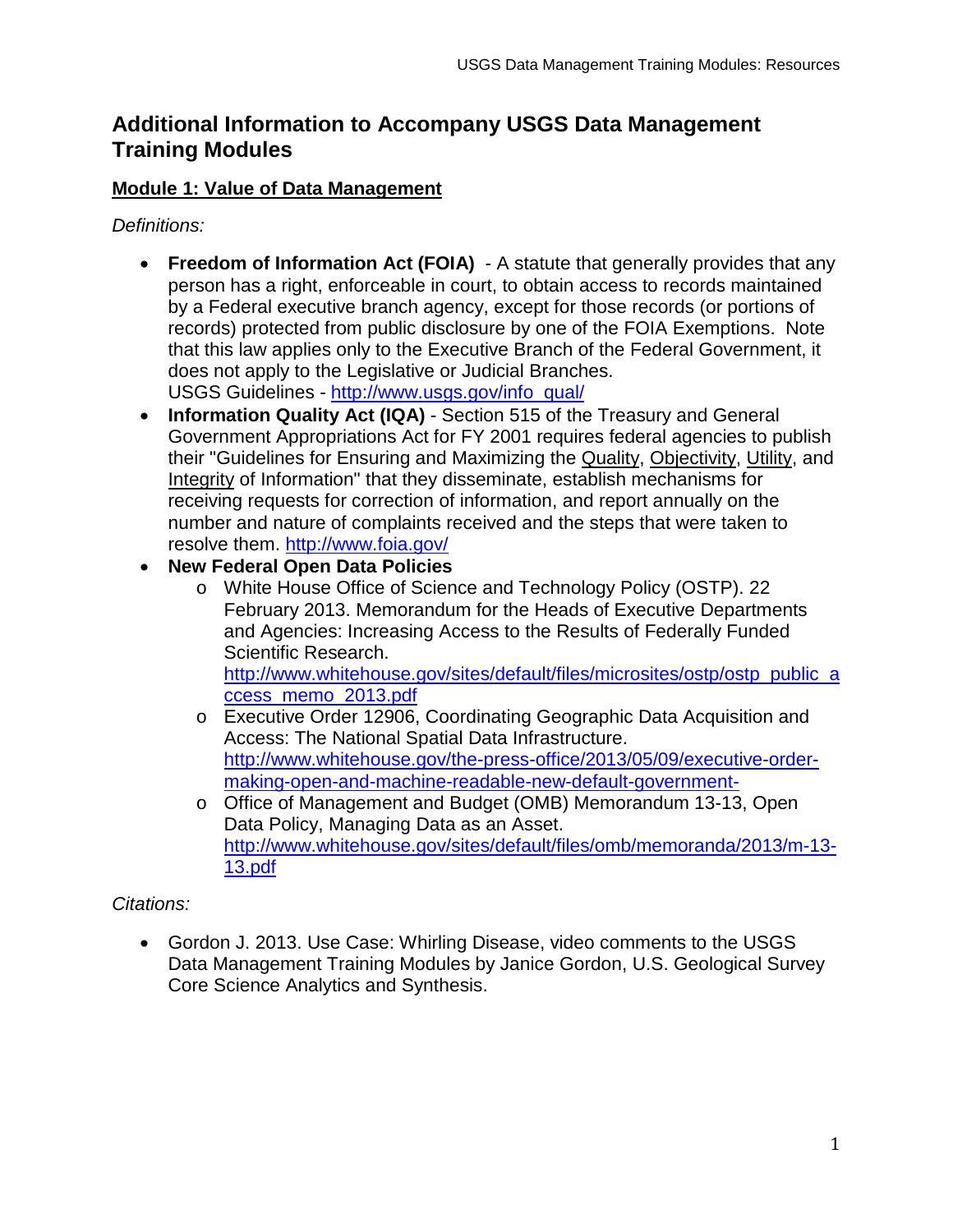## **Module 2: Planning for Data Management**

*Other Resources:*

- The DMPTool: free online tool for creating data management plans (DMPs): [http://dmptool.org](http://dmptool.org/)
- DataONE: resources for data management planning: [http://dataone.org](http://dataone.org/)
- Oak Ridge National Laboratory DAAC: Components of a Data Management Plan: <http://daac.ornl.gov/PI/plan.shtml>

## *Citations:*

- DAMA, 2008, The DAMA Dictionary of Data Management, First edition: The Data Management Association (DAMA): New Jersey, Technics Publications, LLC, 148 p.
- Smith, S., Tessler, S., McHale, M., Burley, T., 2012, Data Management Planning Framework (DMPf), Part III - Research Data Management Plan (RDMP) – Enterprise, version 2.2, U.S. Geological Survey.

# **Module 3: Best Practices for Preparing Science Data to Share**

*Other Resources:* 

- Fundamental Practice #1- Additional examples of parameter formats: o <http://daac.ornl.gov/PI/bestprac.html#prac3>
- Fundamental Practice #6 More information and details on QA Checks: o <https://daac.ornl.gov/PI/archive.shtml>
- Fundamental Practice #8 Example tools to generate checksums:
	- o <http://www.pc-tools.net/win32/md5sums/>
	- o <http://corz.org/windows/software/checksum/>
- USGS Data Management Website <http://www.usgs.gov/datamanagement>
- DataONE Data Management Primer: [http://www.dataone.org/sites/all/documents/DataONE\\_BP\\_Primer\\_020212.pdf](http://www.dataone.org/sites/all/documents/DataONE_BP_Primer_020212.pdf)
- ORNL DAAC Data Management for Data Providers: [http://daac.ornl.gov/PI/pi\\_info.shtml](http://daac.ornl.gov/PI/pi_info.shtml)

*Citations:* 

- Ackerman, S.D., Andrews, B.D., Foster, D.S., Baldwin, W.E., and Schwab W.C. 2012, High-resolution geophysical data from the inner continental shelf— Buzzards Bay, Massachusetts: U.S. Geological Survey Open-File Report 2012- 1002,<http://pubs.usgs.gov/of/2012/1002/>
- Aranibar, J. N. and S. A. Macko. 2005. SAFARI 2000 Plant and Soil C and N Isotopes, Southern Africa, 1995-2000. Data set. Available on-line